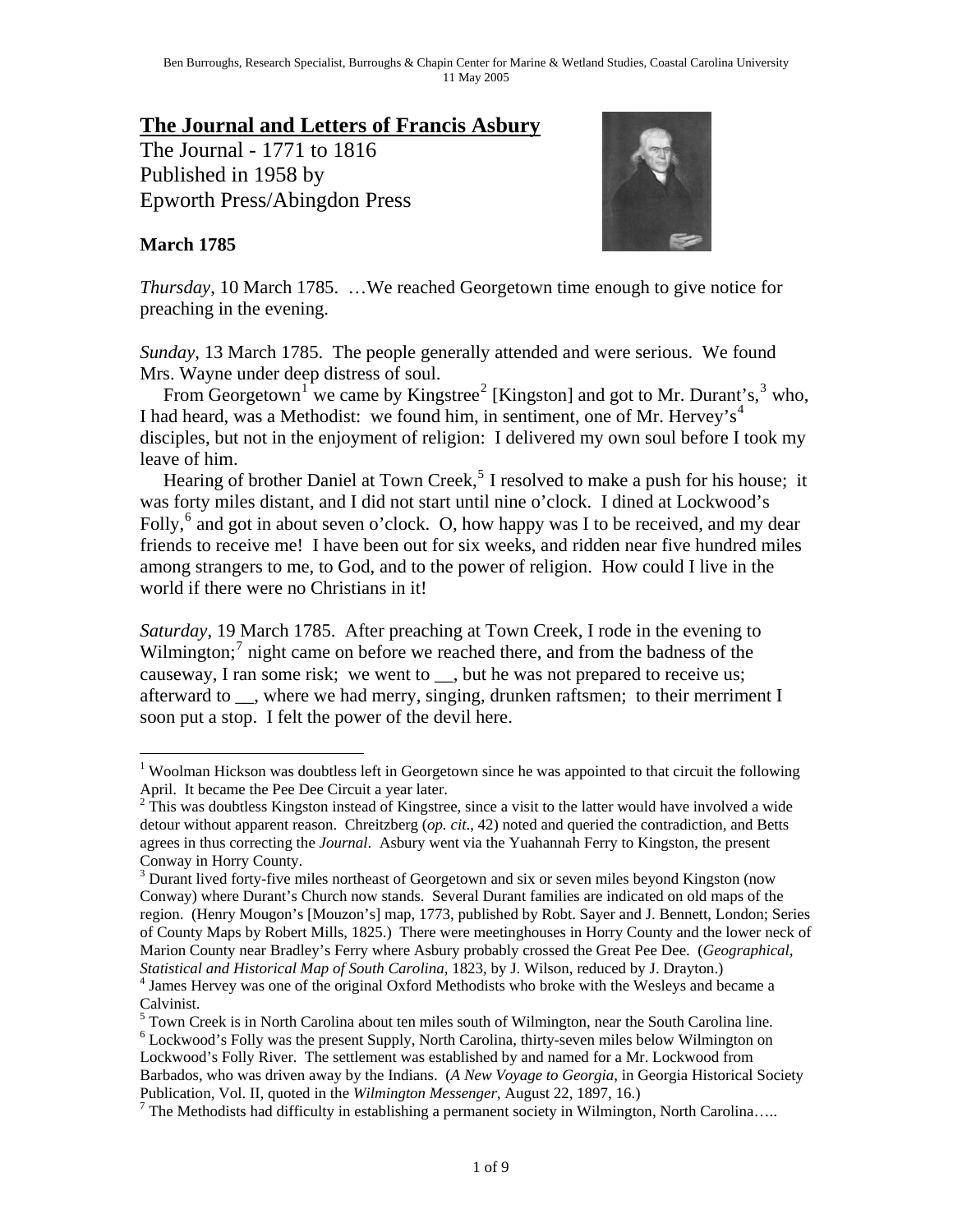## **February 1791**

*Monday*, 7 February 1791. Rode to Lockwood's Folly,<sup>[8](#page-1-0)</sup> and preached at Charlotte River to not less than one hundred people; a vast congregation for so lonely a part of the world. The soil is very barren, and the country, consequently, but thinly settled. We were recommended, for lodging, to a certain squire's; but Providence so ordered it, that we came to a simple-hearted brother S\_\_\_\_\_\_'s, where we were kindly received, and abundantly supplied with everything necessary for man and horse. As our time would admit, I was disposed to indulge a desire I had of going by Pyraway, about twelve miles distant. We crossed Wacamaw River: it is about one hundred and fifty yards wide: our horses ferried themselves over by swimming. I preached in the evening on "The Son of Man is come to seek and to save that which was lost."

*Tuesday*, 8 February 1791. We came a long, dreary way, missed our road, and at last reached brother Session's; a distance of twenty-five miles, which our wandering made thirty miles.<sup>[9](#page-1-1)</sup> I rejoice to find that this desert country has gracious souls in it. O how great the change in the flight of six years! We have now many friends, and some precious souls converted to God. Glory be to the Lord most high! I feel power to bear all things, and leave events to God. The misconduct of other men is my grief, but not my sin; so I will trust God with his own cause.

*Friday*, 11 February 1791. We set out for Black River, from about six miles above Kingston,<sup>[10](#page-1-2)</sup> having Bull Run, Bramble Island, and great Pee Dee to cross.<sup>[11](#page-1-3)</sup> Reaching Black River, we were compelled to turn aside to Mr. S is rice plantation, where we procured provender for our horses, and breakfasted on our own tea.

*Saturday*, 12 February 1791. Came to Georgetown, through the rain-felt myself unwell and very low in spirits. $^{12}$  $^{12}$  $^{12}$ 

*Sunday*, 13 February 1791. I preached a plain, searching sermon; and some felt the word: but it is a day of small things. In the afternoon I enlarged on, "How shall I give thee up, O Ephraim?" The wicked youths were playing without and inattention prevailed amongst those within. I was, and continued to be, under great dejection during my stay.

### **December 1795**

 $\overline{a}$ 

*Monday*, 21 December 1795. We set out by sunrise, and had to work our way through the swamps, where I feared being plunged in headforemost. I have lately been much tried several ways; and much comforted. We came down Brunswick county, North Carolina,

<span id="page-1-1"></span><span id="page-1-0"></span> $8$  Lockwood's Folly was the present Supply in Brunswick County. (See note under March 13, 1785.) <sup>9</sup> Asbury entered South Carolina from Lockwood's Folly in North Carolina and passed through Horry County.

<sup>&</sup>lt;sup>10</sup> He stopped at Durant's, six miles from Kingston, the present Conway.

<span id="page-1-3"></span><span id="page-1-2"></span><sup>&</sup>lt;sup>11</sup> He crossed at the Yauhannah Ferry, then called Bull Creek Ferry.

<span id="page-1-4"></span> $12$  See letter to Coke, February 12, 1791.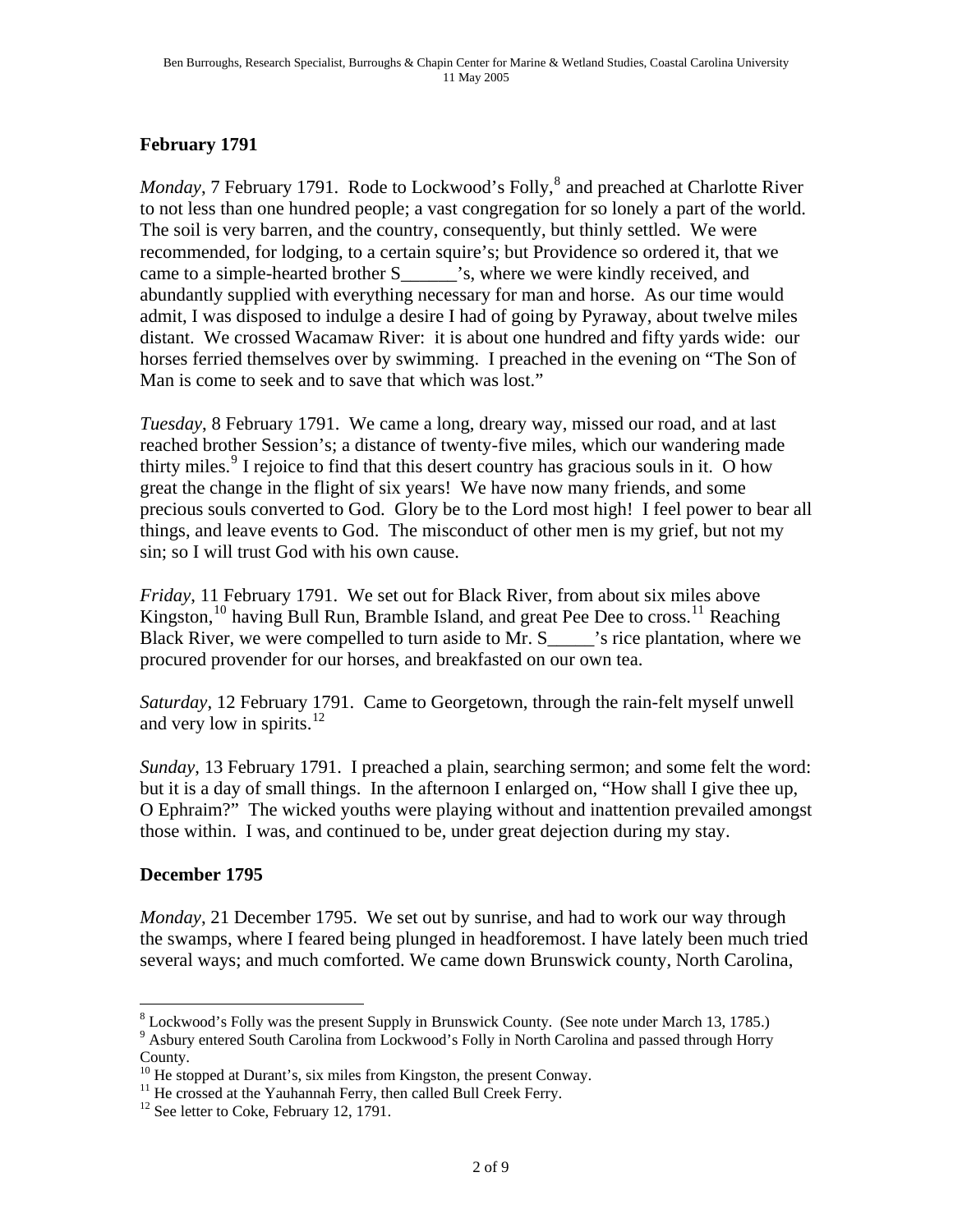twenty miles to Norman's, within the line of South Carolina. Cross where you will between the States, and it is a miserable pass for one hundred miles west. I was much led out on Rev. [?]. This country abounds with bays, swamps, and drains; if there were here no sinners, I would not go along these roads. I am in want of rest, and should be glad of better fare. O, for patience, faith, courage, and every grace! Sometimes I feel as though I could rejoice to die and go home: but at other times the work of God is in my way, and sometimes my own unworthiness.

*Thursday*, 24 December 1795. We came to Kingston,<sup>[13](#page-2-0)</sup> where I preached in an old Presbyterian meeting house, now repaired for the use of the Methodists. I spent the evening with W. Rogers, formerly of Bristol, where our wants were richly supplied: thus, sometimes we abound and at other times suffer want; and we may balance the one with the other.

*Christmas* day, 25 December 1795. We set out at six o'clock for Georgetown, and came to Yuahannah ferry, which we crossed and came to Wacamaw River: we were detained at the two ferries about three hours, and rested one, and came to  $Georgetown<sup>14</sup>$  $Georgetown<sup>14</sup>$  $Georgetown<sup>14</sup>$  about four o'clock in the evening; having ridden thirty-seven miles without eating or drinking, except a lowland hard apple, which I found in my pocket. The vanity of dancing in this place is in a good degree done away, and they have no play-house, and the people are very attentive: I trust that time and patience will bring all things about; that we shall not ride so many hundred miles in vain, and that so many prayers offered up, and tears shed for their welfare, will not be lost…

## **December 1796**

*Friday*, 23 December 1796. .....We passed Lockwood's Folly and Shallot River, and came up to father Gause's, where we met with friendship, fellowship and love, and held meeting on Christmas day, it being Sabbath.

*Monday*, 26 December 1796. We came to Little River, and thence to Kingston, <sup>[15](#page-2-2)</sup> where we lodged with our Mr. W. Rogers, after riding about forty-five miles.

*Tuesday*, 27 December 1796. I gave a sermon in the chapel, and on Wednesday, 28, rode thirty-seven or forty miles to Georgetown.[16](#page-2-3) Here we have nearly one hundred Africans in society, while we have only seven or eight whites, our doctrine being too close, and our discipline too strict. After riding the above distance in the cold, without any regular meal, I was hardly fit for the pulpit at night; however I gave them a talk on "Glory to God in the highest, and on the earth peace, good will towards men."…..

<span id="page-2-0"></span> $\overline{a}$ <sup>13</sup> Asbury entered Horry County, South Carolina, from Brunswick County, North Carolina, about where the present Long's community is situated.

<span id="page-2-1"></span><sup>&</sup>lt;sup>14</sup> The Yauhannah Ferry was crossed just below the junction of the two Pee Dee rivers. The second ferry referred to was over Black River near Georgetown.

<span id="page-2-2"></span><sup>&</sup>lt;sup>15</sup> Kingston was the present Conway, South Carolina.

<span id="page-2-3"></span><sup>&</sup>lt;sup>16</sup> As previously Asbury went to Georgetown via the Yauhannah Ferry.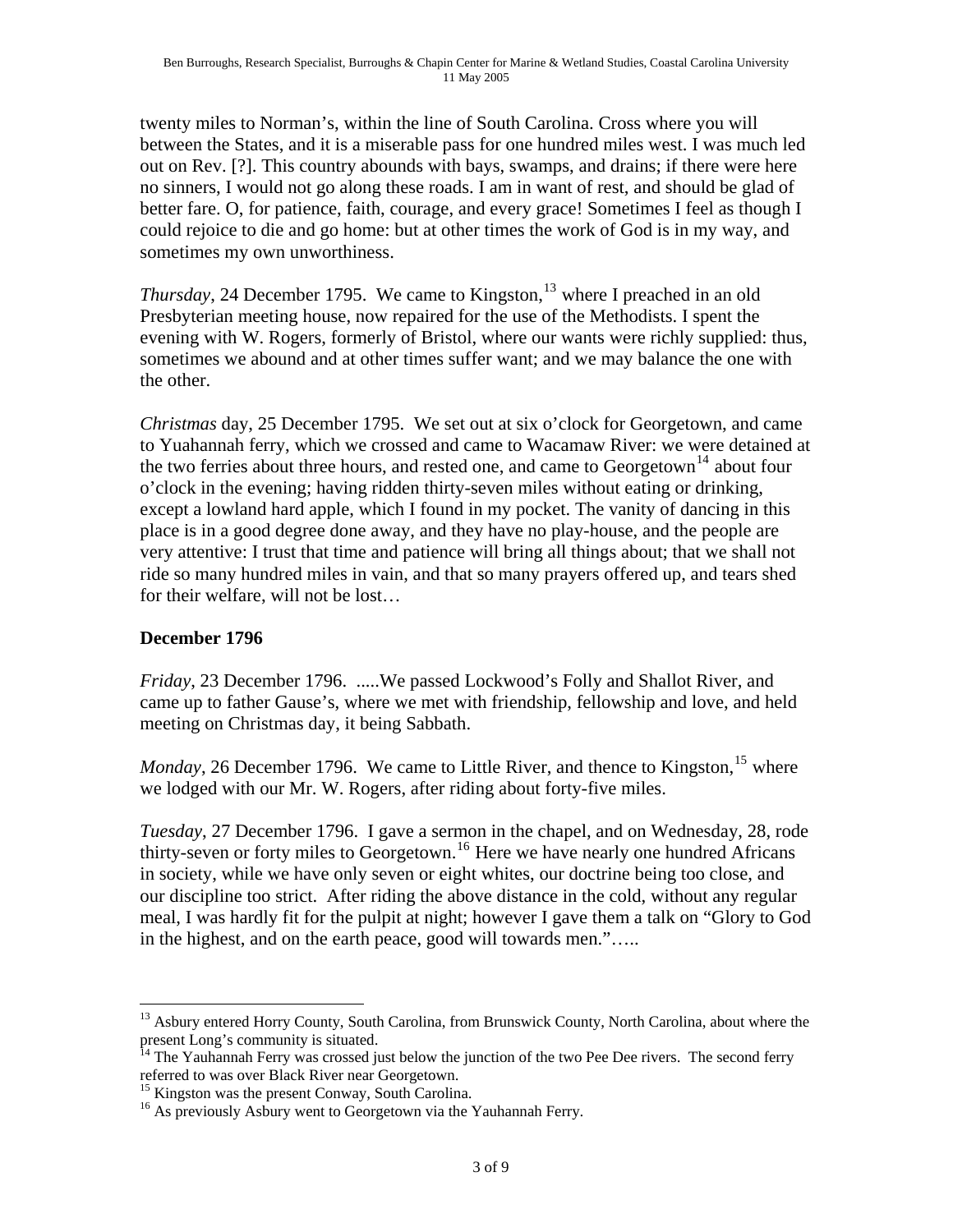### **February 1799**

*Tuesday*, 5 February 1799. We crossed Black River, at Gadsby's ferry: the bridge over one of the natural canals was broken; we had presence of mind to loose the long reins of the bridle: brother Lee put the horse through the ford, and I met him on the other side, and guided him out safe. This day we made it nearly forty miles to W. Rogers's, near Kingston.

*Wednesday*, 6 February 1799. We rode in a cold day, thirty miles, to dear brother Hawkins's, upon Little River, crossing Wacawman at Star Bluff.

*Thursday*, 7 February 1799. I preached at the meeting house, from Luke iv, 18, 19; and came the same evening to father William Gause's,[17](#page-3-0) where I preached, on *Friday*, 8, upon Rom. v, 1-5, we had a living season here. I paid a visit to the sea, and saw the breakers-awfully tremendous sight and sound ! but how curious to see the sea gull take the clams out of the sand and bear them up into the air, and drop them down to break them, and then eat the flesh! This I saw demonstrated; and if they fail once in breaking the shell, they will take it up again, and bear it higher, and cast it down upon a hard spot of ground, until they effect their purpose.

We are now in Bladen circuit, Brusnwick county, North Carolina. I have traveled nearly four hundred miles in the Southern States, and spent three months therein. …..

### **January 1801**

*Saturday*, 31 January [18](#page-3-1)01. We rested: wrote,<sup>18</sup> and read, upon the solitary unhealthy banks of Pee Dee, in sight of the lofty moss-grown cypress trees and swamps. My soul is in peace; Jesus, Jesus is my all: my soul is love to God, to Christ, his Church, and all souls.

## **February 1801**

<u>.</u>

*Sabbath day*, 1 February 1801. We rode six miles to Brittons Neck meeting house, <sup>[19](#page-3-2)</sup> where I preached on Luke xix, 10: "The Son of Man is come to seek and to save that which was lost." What characters were lost-not in a state of salvation: open, profane sinners; those who had sinned away conviction; backsliders; such as were seeking salvation by works; avowed infidels. It was observed that many were lost to men and means; occasioned hindrances themselves, and were prevented by others.

 We came to William Williams's, near Little Pee Dee. On *Monday* we were housed by the rain in the forepart of the day: in the afternoon we visited Richard Woodbury, a great man, weighing upwards of three hundred pounds, and as kind as weighty.

<span id="page-3-0"></span><sup>&</sup>lt;sup>17</sup> Gause lived in the southern part of Brunswick County, North Carolina, near the South Carolina line. [He lived adjacent to Ocean Isle]

<span id="page-3-1"></span><sup>&</sup>lt;sup>18</sup> See letter to Daniel Hitt, January 30, 1801.

<span id="page-3-2"></span><sup>&</sup>lt;sup>19</sup> Britton's Neck Church was in the lower part of Marion (then Liberty) County.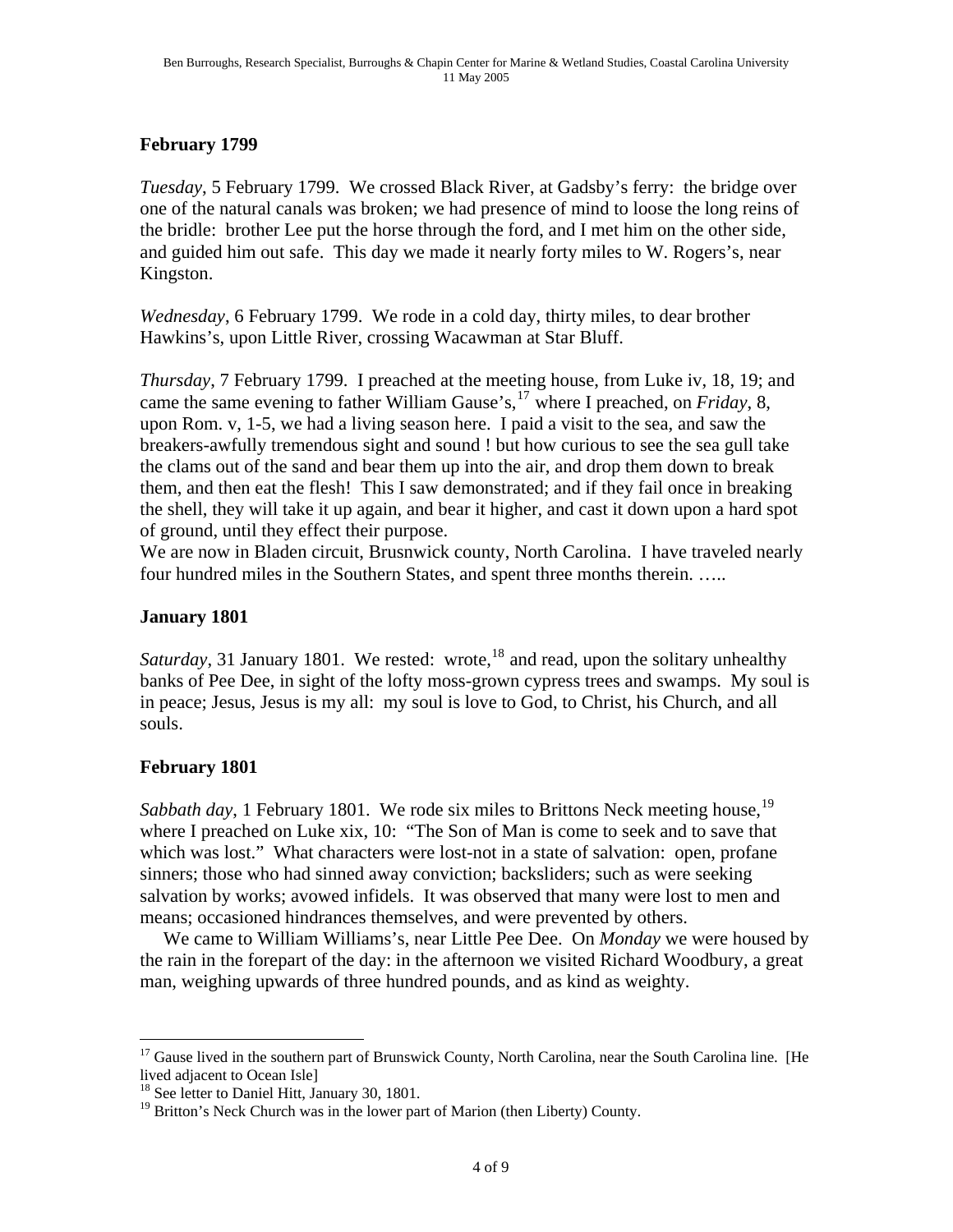*Tuesday*, 3 February 1801. We had preaching at William Williams's: there were few people.

*Wednesday*, 4 February 1801. We crossed Little Pee Dee at the Potato Bed ferry. Beautiful deep sands, live oaks, lofty pines, palmetto swamps, with intermingled gums and cypresses, variegated by evergreens of bay and laurel, and twining jessamine flinging its odours far and wide around; lawns and savannahs: such is the country, and such the charming scenes through which we have frequently passed in out late rides. We brought up at Richard Green's, near Kingston. $^{20}$  $^{20}$  $^{20}$ 

**Letter** from Francis Asbury dated "Kingston, S.C. February 4, 1801" and addressed to George Roberts. [Pastor of Light Street Church in Baltimore, Maryland] "My most dearly beloved Brother:

What so long expected came at last from you and Brother Morrell.<sup>[21](#page-4-1)</sup> We came along west of Charleston and sent a messenger to bring our letters to Kingston 100 miles on this side Charleston. We mark the pillar and the flame of fire that are the Providence and work of God….."

*Thursday*, 5 February 1801. Counsel and conversation with the presiding elders, several long letters to the north and south, and reading, furnished occupation for the day. I received the compilation of Nicholas Snethen, intended as an answer to James O'Kelly: it is well done, and very correctly done, except in a few cases. There was no sharpness at all upon my side with Doctor Coke at Charleston respecting the proposed general conference, which was afterward held (in 1792):<sup>22</sup> I was fully convinced that nothing *else* would finish the unhappy business with O'Kelly; and that did finish it.

*Friday*, 6 February 1801. Occupied in reading and writing.<sup>[23](#page-4-3)</sup> The preachers had not yet made out our plan for a forward move. One Sabbath day yet at Kingston, and then we keep along towards the lovely north.

**Letter** from Francis Asbury dated "Kingston, S.C. February 6, 1801" and addressed to Thomas Morrell. [Pastor in New York]

"My very dear and loved Brother:

Grace, mercy and peace be abundantly multiplied to thee now and ever. Your letter came late to hand, by our sending a messenger to Charleston, after conference. We happily received them at Kingston, on our way to Wilmington….."

*Saturday*, 7 February 1801. I rode to Robert Anderson's<sup>[24](#page-4-4)</sup> in the Swamps, and met about thirty souls, to whom I spoke on Ephes. ii, 8-10. Returned to Richard Green's.

 $\overline{a}$  $20$  Kingston was the present Conway, South Carolina. (See letter to George Roberts, February 4, 1801.)

<span id="page-4-1"></span><span id="page-4-0"></span><sup>&</sup>lt;sup>21</sup> Pastor in New York.

<span id="page-4-2"></span><sup>22</sup> See note under March 23, 1791.

<span id="page-4-3"></span> $23$  See letter to Thomas Morrell, February 6, 1801.

<span id="page-4-4"></span> $24$  Robert Anderson lived seven miles north of Kingston, the present Conway, near the present Poplar Methodist Church.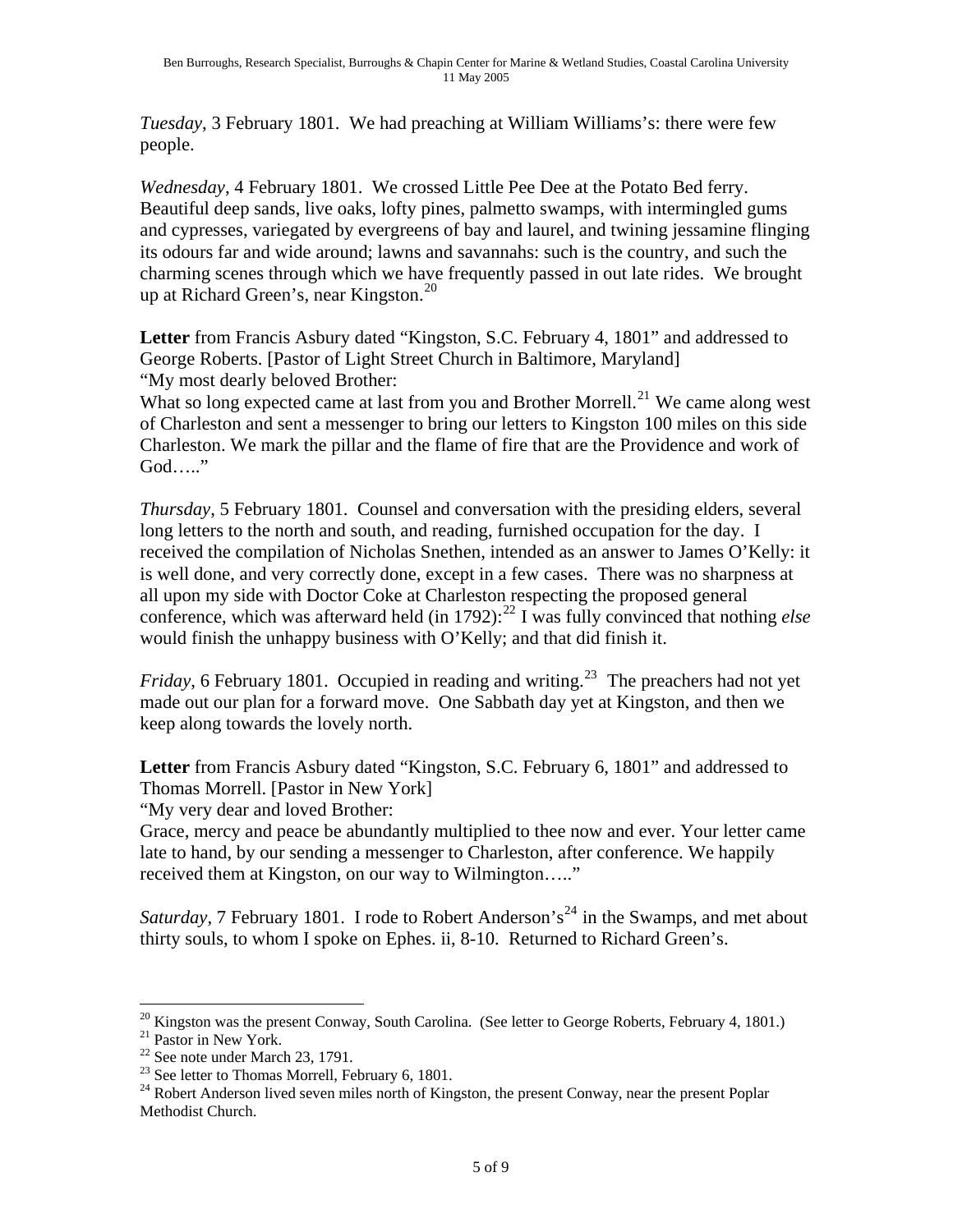*Sabbath day*, 8 February 1801. At Kingston. A lovely day; but few people-perhaps not more than one hundred, including the coloured folks. My subject was Luke ix, 24. Brother Whatcoat spoke on John iii, 16. It is now sixteen years since I rode, anxious and solitary, through this part of the land; there was scarcely a house to receive me, and no Methodist to bid me welcome; but God hath given us many friends, of some of those whose houses I lodged in; witness the children of Mr. Clark, and of Durant-and their widows also.

 We have been obliged to rest on *Thursday, Friday, Saturday, Sabbath day*, and *Monday*, 9<sup>th</sup>, with Richard Green. Mr. Rogers will not give us an invitation: his kindness towards the Methodists is at an end.<sup>[25](#page-5-0)</sup>

*Tuesday*, 10 February 1801. We rode sixteen miles to Kullum's meeting house:<sup>[26](#page-5-1)</sup> it was a cold day, and coming after such warm weather, its severity was the more sensibly felt; about midday it rained powerfully. My subject was Heb. ii, 1. After meeting we rode to father Kullum's, an old Maryland man, from Dorset county. Here I met Benjamin Sellers, a local preacher, and a faithful servant of God.

*Wednesday*, 11 February 1801. We went forward to William Norton's,  $27$  at the Iron Run; a distance of twelve miles, through swampy ground. Brother Whatcoat peached, and ordained brother Sellers a deacon. I spoke from Gal. iv, 19. It was a disagreeable time, the people were trembling with cold.

*Thursday*, 12 February 1801. We rode twenty miles to Frinke's.<sup>[28](#page-5-3)</sup>

*Friday*, 13 February 1801.-At Ebenezer:-the house was unfinished and the day windy and uncomfortable. Brother Whatcoat and myself held the people nearly three hours. My text was Gal. vi, 14-16.

 A Solomon Reeves let me know that he had seen the *Address*, signed by me; and was quite confident there were no arguments to prove that slavery was repugnant to the spirit of the Gospel: what absurdities will not men defend! If the Gospel will tolerate slavery, what will it not authorize? I am strangely mistaken if this said Mr. Reeves has more grace than is necessary, or more of *Solomon* than the name. We lodged for the night at William Gores's.

 From this neighbourhood we came to Abraham Bepent's, Brunswick county, North Carolina, fording the Seven-mile Creek, and crossing the Wacamaw River at Loftus's Flat.

 We have ridden at least five hundred and fifty, if not six hundred miles, over the hills, barrens, swamps, savannahs, rivers, and creeks of South Carolina.

<span id="page-5-0"></span> $\overline{a}$  $25$  W. Rogers lived a short distance south of Kingston, the present Conway. He came from Bristol, England. He had entertained Asbury on December 24, 1795, December 26, 1796, and February 5, 1797 (?). The cause of his coldness in 1801 is not known, but it was a temporary matter since he entertained Asbury again on January 11, 1802.

<span id="page-5-1"></span><sup>&</sup>lt;sup>26</sup> Kullum and Kullum meetinghouse are unidentified.

<span id="page-5-2"></span> $27$  Mr. Norton lived near the present Loris in Horry County near the North Carolina line.

<span id="page-5-3"></span><sup>&</sup>lt;sup>28</sup> Asbury must have entered North Carolina in the present Columbus County, then a part of Brunswick County. [I believe this note is in the wrong place, I think Asbury was still in SC until the next day. Frink, Reeves and Gore are all Horry County, SC names. (See the next day's entry)]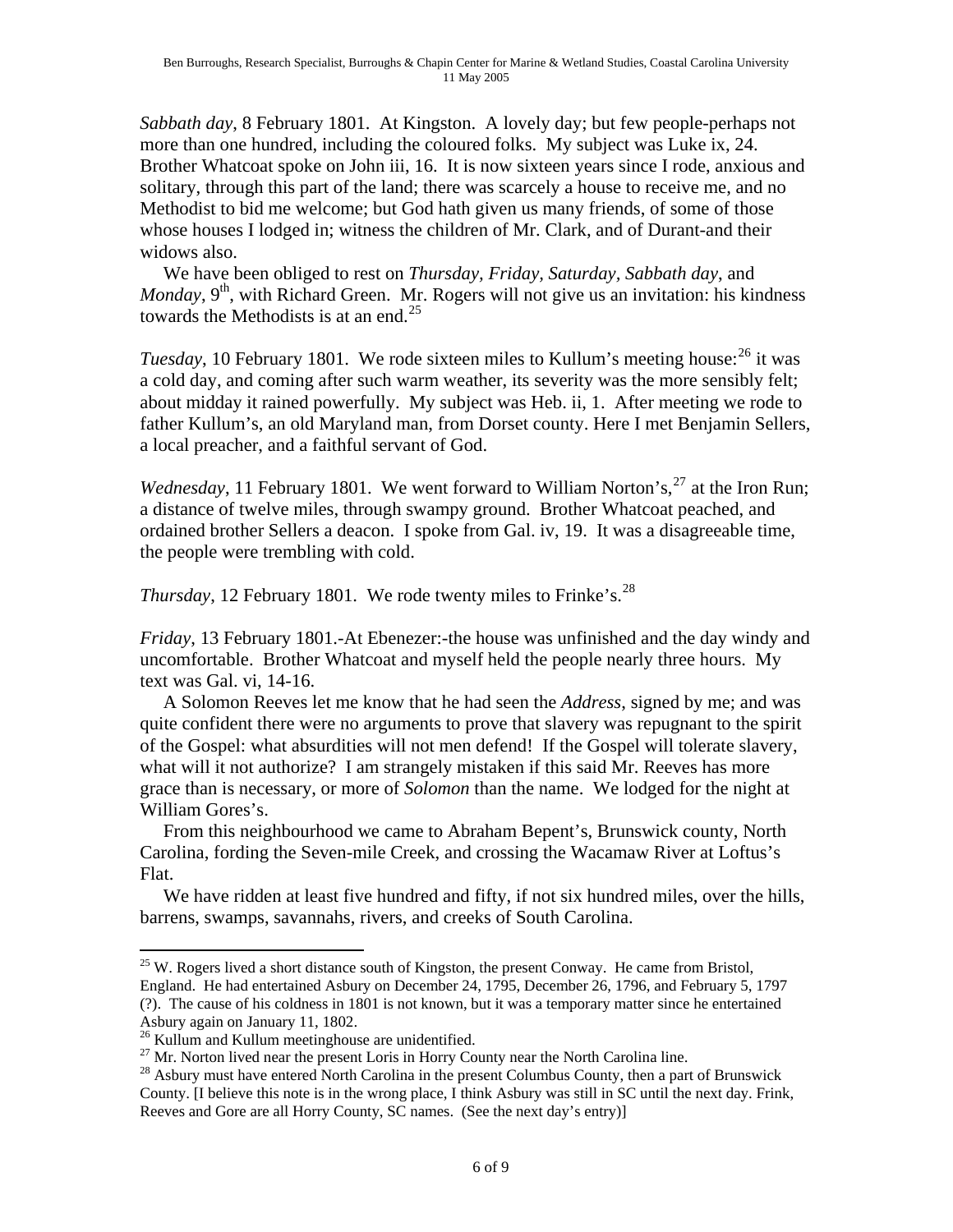At Gause's Manor, or more properly *town*, we were pleasantly situated. I had a most solemn visit to the sea beach, which to me was a most instructive sight: the sea reminded me of its great Maker, "who stayeth the proud waves thereof"; its innumerable productions; the diversified features of its shores-the sandhills; the marsh; the palmetto, tall and slender; the sheep and goats frisking in the shade or browsing in the sun: or the eye, directed to the waters, beholds the rolling porpoise; the seagulls lifting and letting fall from high the clam, which, breaking, furnishes them with food; the eagles with hovering wings watching for their prey; the white sail of the solitary vessel tossed upon the distant wave-how interesting a picture do all these objects make!

 We preached at William Gause's, the patriarch of the place: his son stood for scribe, and assisted me in making extracts of letters to add to my manuscript.

 We visited Charlotte meeting house, named after the river, vulgarly and improperly called *Shalotte*. On our return, I prepared a few long letters for the north. My mind is in great peace. I lament that I have no access to the poor: our way is strangely closed up at present in consequence of the *Address*. I made my last visit to the sea. I thought upon my friends on the other side the great waters; my voyage to this country; the little probability there was of my ever again seeing my dear mother, or my native land.

 We have had preaching in three or four places: to wit, at Bepent's, in Brunswick county, and at the Manor.

### **January 1802**

*Sabbath*, 10 January 1802. At Georgetown Nicholas Snethen spoke upon Philippians ii, 1, 2; in the afternoon I spoke upon Galatians vi, 9; at night, Nicholas Snethen again held forth upon "O that they were wise," &c.

*Monday*, 11 January 1802. We took the path; dined on the fare we brought with us; and lodged with Mr. Rogers, in Kingston;<sup>[29](#page-6-0)</sup> having made the distance forty-two miles by going somewhat out of the way.

*Tuesday*, 12 January 1802. We had between forty and fifty people to hear us in an open house. We lodged at Mr. Wilson's. Next day we crossed Wacamaw at Kingston, came on to Little River,<sup>[30](#page-6-1)</sup> fed at M. Hankin's, and reached Abraham Bessant's, where we housed for the night.

Thursday, 14 January 1802. Nicholas Snethen came forward in the name of his Master: I followed upon "Consider him that endured such contradiction of sinners against himself, lest you be wearied and faint in your minds." After preaching, we rode on to the house of my once dear friend William Gause, senior; but death had stolen a march upon me-the body of my friend was in the dust, his soul is, I hope and trust, with God.

*Friday*, 15 January 1802. I visited old Ocean: upon my return I made out a plan for fourteen months' traveling.

 $\overline{a}$ 

<span id="page-6-0"></span><sup>&</sup>lt;sup>29</sup> Kingston was the present Conway.

<span id="page-6-1"></span> $30$  Little River is in the eastern part of Horry County, two miles from the North Carolina line.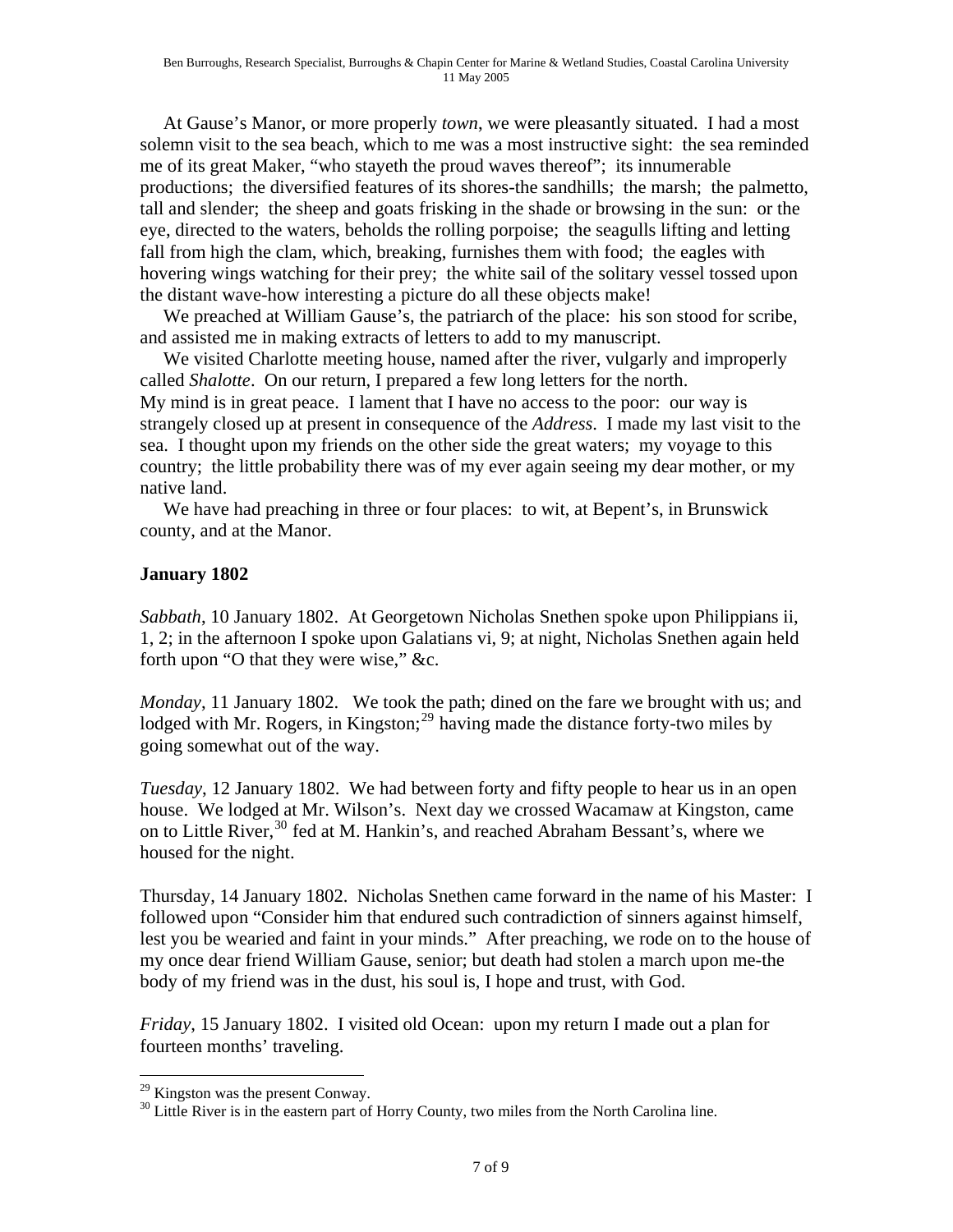*Saturday*, 16 January 1802. We attended a meeting at Charlotteville<sup>[31](#page-7-0)</sup> meeting house: Nicholas Snethen spoke upon "Faith, hope, and charity"; I followed on "Let us come therefore boldly, to the throne of grace." We have ridden a solitary, sandy way, about a hundred and ten miles; and in three meetings there were not many more than one hundred souls. O Lord, can these dry bones live? I have been kept in a dependent, praying state of soul. We have the most delightful weather, kind friends, and good entertainment for man and beast. I trust the seed sown in the hearts of some will live and grow to the glory of God, and the good of generations to come to the end of time. I have now filled up two thousand miles of the three thousand I had calculated to be the distance from and back again to Philadelphia; hitherto I have been mightily helped. Glory, glory, glory to the Eternal Trinity in Eternal Unity! We lodged at John Gause's: $32$  our host is a local minister, and, I trust, a dear child of God; I hope he never may entail the system of slaveholding upon his posterity.

### **December 1810**

*Wednesday*, 5 December 1810. We are not, nor have we been lately, much amongst our own people; but it has made little difference in the article of expense-the generous Carolinians are polite and kind, and will not take our money. [written while in Fairfield County, South Carolina]

### **January 1811**

*Sabbath*, 6 January 1811. …*Friday*, we crossed Lenud's ferry, and made a ride of twenty-five miles. *Saturday* reached Georgetown. I am always in fetters in this place; and were they to offer me twenty such towns as a bribe I would not visit it again; but I must do my duty without a bribe.

#### **January 1815**

 $\overline{a}$ 

*Tuesday*, 17 January 1815. We started away in company with William M. Kennedy, and James Norton,<sup>[33](#page-7-2)</sup> with the last of whom we parted at the ferry over Black River. Lodged with Mr. Rogers<sup>[34](#page-7-3)</sup>-his father has gone to rest. On our route we visited Bethel Durant, and saw his brethren, John and Henry: their simple-hearted, kind father entertained me thirty years ago on my returning from my visit to Charleston.

<sup>&</sup>lt;sup>31</sup> Charlotteville was the present Shallotte, North Carolina.

<span id="page-7-1"></span><span id="page-7-0"></span><sup>&</sup>lt;sup>32</sup> There were six branches of the Gause family in Brunswick County, North Carolina-Benjamin, Charles, Susanna, Bryant, John, Nedam, and William. All of them owned slave. (Heads of Families, N.C., 1790, 189.)

<span id="page-7-2"></span><sup>&</sup>lt;sup>33</sup> William M. Kennedy and James Norton were young preachers who became leaders in the South Carolina Conference. Kennedy had just been appointed presiding elder of the Pee Dee District, and Norton was on his way to the Sandy River Circuit in North Carolina.

<span id="page-7-3"></span> $34$  Rogers lived at Kingston. He was the son of Asbury's former host at that place.